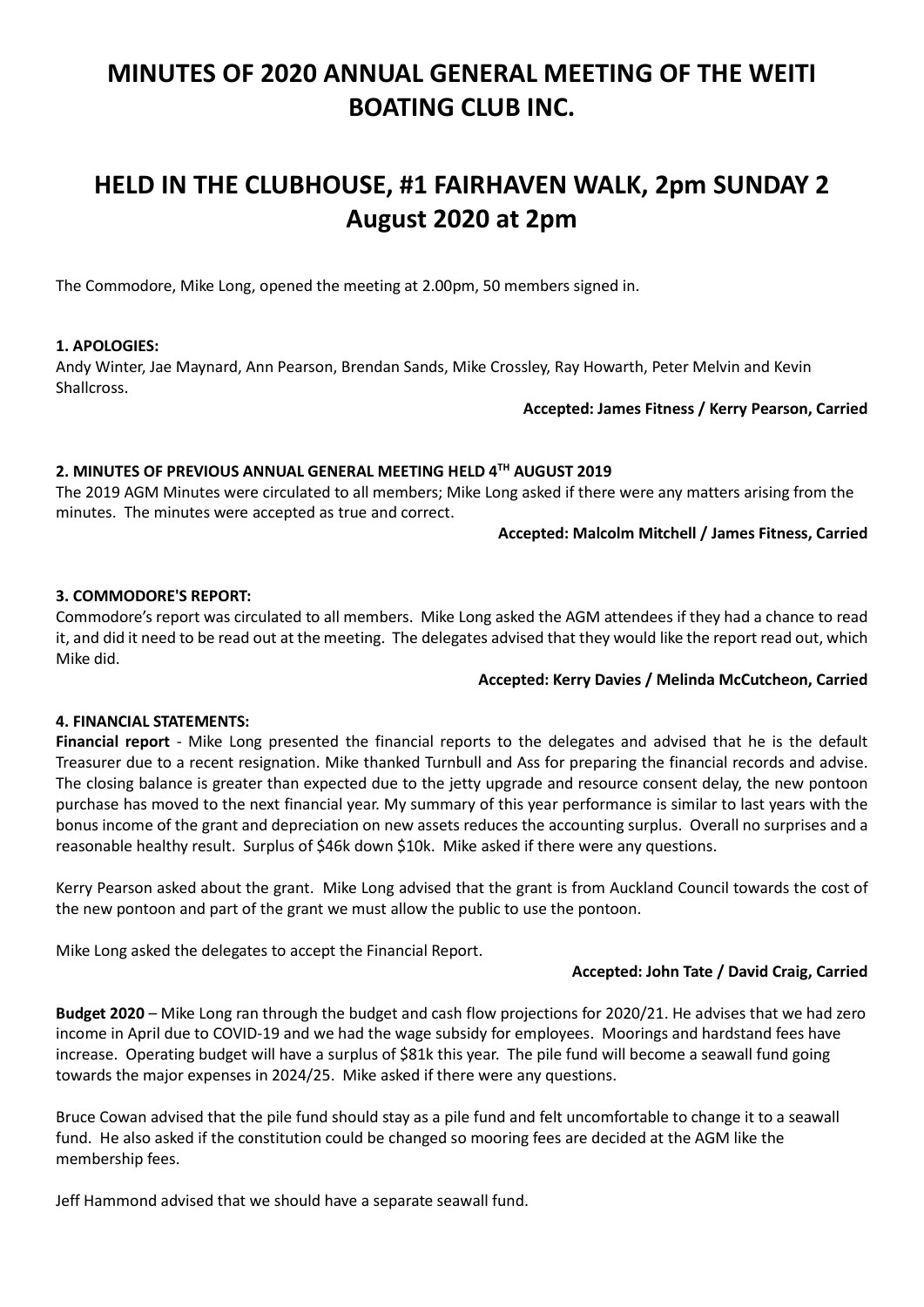Chris McGuire asked how the pile replacement is going. Mike Long advised that this will be covered in his works report.

Tony Peat advised that important information should be in its own email, not in the outreach as it gets lost. Mike Long advised that they try to keep emails to a minimum.

Wayne Swarbrick asked if we go out to tender on projects. Mike Long advised that we usually obtain 3 quotes.

## 5. ELECTION OF OFFICERS:

| Commodore             | Mike Long           | W Lord / K Davies |
|-----------------------|---------------------|-------------------|
| <b>Vice Commodore</b> | <b>Kerry Davies</b> | E Tate / W Lord   |
| <b>Rear Commodore</b> | Warwick Lord        | K Davies / E Tate |

## Mike Long advises that there have been thirteen nominations for Committee Members received:

| Andy Bodmer             | D Craig / M McCutcheon  |
|-------------------------|-------------------------|
| Alex Marshall           | P Wright / K Davies     |
| <b>Brett McFarland</b>  | A Marshall / G Marshall |
| <b>Bruce Cowan</b>      | P Wright / A Bodmer     |
| David Craig             | M McCutcheon / D Wright |
| Don Wright              | W Lord / G Marshall     |
| Jillian Dye             | K Fitness / J Fitness   |
| John Deeney             | P Wright / G Marshall   |
| <b>Malcolm Mitchell</b> | M Long / W Lord         |
| Melinda McCutcheon      | D Craig / D Wright      |
| Peter Wright            | J Deeney/ A Marshall    |
| Ray Howarth             | J Tate / G Marshall     |
| Wayne Mills             | E Tate / J Tate         |

Mike Long asks for extra nominations from the floor, Mark Burt advises that he would like to stand again on the committee.

#### Mark Burt K Davies / W Lord

Glenn Parker asked why a committee member who has just resigned is standing again. Wayne Mills stood up and advised that he is who Glenn is speaking about. Wayne advised the floor that he is a past Commodore and a member for 40 years. Last year he came on as treasurer/secretary as asked by Colin Thrush. He advised that there is no money in the bank, there is so much work that needs doing, and we need to raise funds to hurry it along. There are picture boards by the bar on what he wanted to do, update the front of the clubhouse/entrance way, retaining wall along river bank, seal the carpark, new sump on hardstand etc. He wanted to increase the mooring fee by 100% and the committee came up with 20% increase and also wanted to drop subscriptions, more of a use pay system and the committee decided to keep membership along the same lines as last year. Banks won't lend money, could do bonds maybe. In 5yrs time we can't use the grids. He advised that he resigned because he could not go anywhere with his ideas.

Bruce Cowan advises that he is withdrawing his nomination to stand on the committee.

Mike Long announces that all nominations for the committee are elected. The members responded with applause

Accepted: Mike Long / Kerry Davies, Carried

Patron: George Turnbull Vice Patron: Gus Gager

That completes election of officers.

Accepted: Mike Long / Kerry Davies, Carried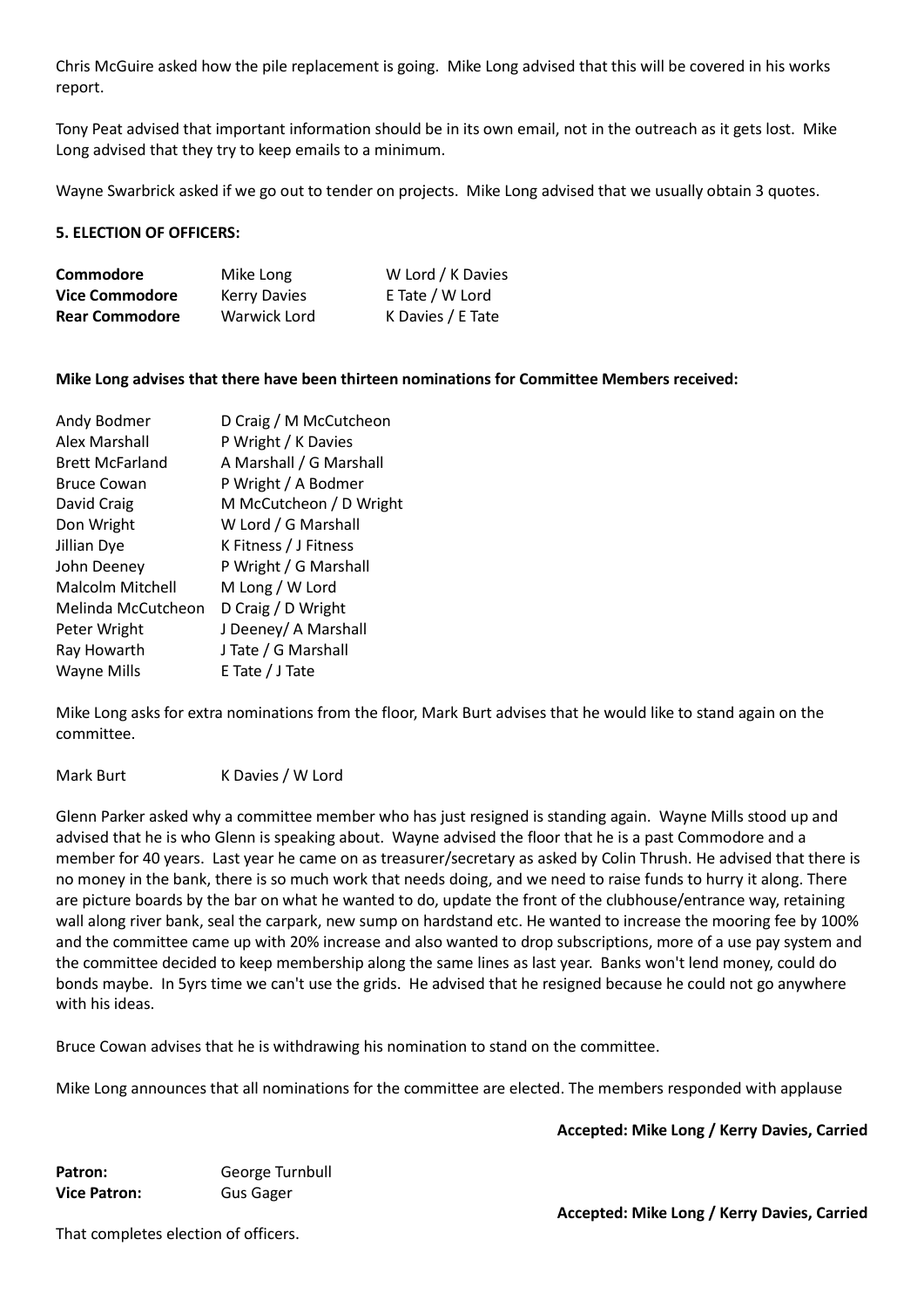## 6. GENERAL BUSINESS:

# a) Works report

Works Committee members: Mike Long (chair), Alex Marshall, Dave Craig, John Deeney, Ray Howarth, Warwick Lord, Pete Wright, Andy Berns, Glenn Parker (custodian).

Mike Long ran through finished, current and future projects.

| <b>FINISHED PROJECTS</b>                                                                                                                                                                                                                                                                                          | <b>CURRENT PROJECTS</b>                                                                                                                                                                                                                       |  |  |
|-------------------------------------------------------------------------------------------------------------------------------------------------------------------------------------------------------------------------------------------------------------------------------------------------------------------|-----------------------------------------------------------------------------------------------------------------------------------------------------------------------------------------------------------------------------------------------|--|--|
| Structural upgrades to jetty and gangway.<br>(Gager Builders & Mike)<br>Resource consent for jetty and new pontoon.<br>$\bullet$<br>(Mike & Davis Coastal)<br>Club room balusters, shed compressor box,<br>$\bullet$<br>R&M general. (Ray)<br>Weiti Patrol maintenance. (John T)<br>$\bullet$<br>Fireplace (Mike) | Pontoon Install, + plinths for shore<br>power/water, + ladder. (Mike)<br>Mast Gantry, sandblast, paint + new bracket.<br>(Alex & Andy)<br>Wheeler, improve wheels & steerageomitry,<br>research additional wheeler. (Warwick, Mike &<br>Andy) |  |  |
| <b>FUTURE PROJECTS</b>                                                                                                                                                                                                                                                                                            |                                                                                                                                                                                                                                               |  |  |
| Year 1 (2021) - Hardstand concrete replacement, stage 2 (Warwick & Mike)                                                                                                                                                                                                                                          |                                                                                                                                                                                                                                               |  |  |
| Year 2 & 3 (2022/23) -Pile replacement (David C)                                                                                                                                                                                                                                                                  |                                                                                                                                                                                                                                               |  |  |
| - Clubroom improvements (Committee)                                                                                                                                                                                                                                                                               |                                                                                                                                                                                                                                               |  |  |
| - Hardstand boundary fence & main entrance (Committee)                                                                                                                                                                                                                                                            |                                                                                                                                                                                                                                               |  |  |
| Year 4 (2024) - Seawall slumping/inundation.                                                                                                                                                                                                                                                                      |                                                                                                                                                                                                                                               |  |  |
| - Coastal structures consent                                                                                                                                                                                                                                                                                      |                                                                                                                                                                                                                                               |  |  |

Mike advised that the pontoon is to be cast in August and delivered end of September. Total cost of about \$200k. The wheeler is damaging the new concrete and looking at options to replace the wheels and fixing the steering which will cost about \$10k. A second wheeler has been proposed. There are still about 25 piles that need replacing. 2024 is a big year as the coastal consents are up for renewal for the upriver dinghy pontoon, gangway, grids, ramp and club deck. The seawall is slumping and needs attention.

Andy Bodmer advised that we should start talking to the council now regarding the renewal of the coastal consents.

Mike Long then ran through the fee comparison for moorings, haulage and hardstand and WBC is still one of the cheapest clubs even with the increase.

Mike Parker advised you can't compare club fees to public fees as they are totally different. It is like saying a pear is an apple.

# b) Subscriptions for 2020-2021 (Mike Long)

Mike Long advised that the membership fees will increase slightly due to the increase in the Yachting NZ levy and entrance fees stay the same.

- Family membership fee now \$380.00 was \$377.36, entrance fee \$241.78 (no change)
- Senior membership fee now \$290.00 was \$285.98, entrance fee \$193.43 (no change)

- Associate membership fee now \$100.00 was \$98.83, entrance fee \$66.32 (no change)

James Fitness said that they should go up by CPI every year. Colin Thrush advised that it was decided at a previous AGM that membership fees should increase by CPI every year but needs to be voted on at each AGM. Wayne Mills advised that membership fees should decrease and have a user pay system.

Chris Casey moved that the fees above fees should be accepted, seconded by Andy Bodmer. Voting took place, 2 against, 48 for. Motion passed.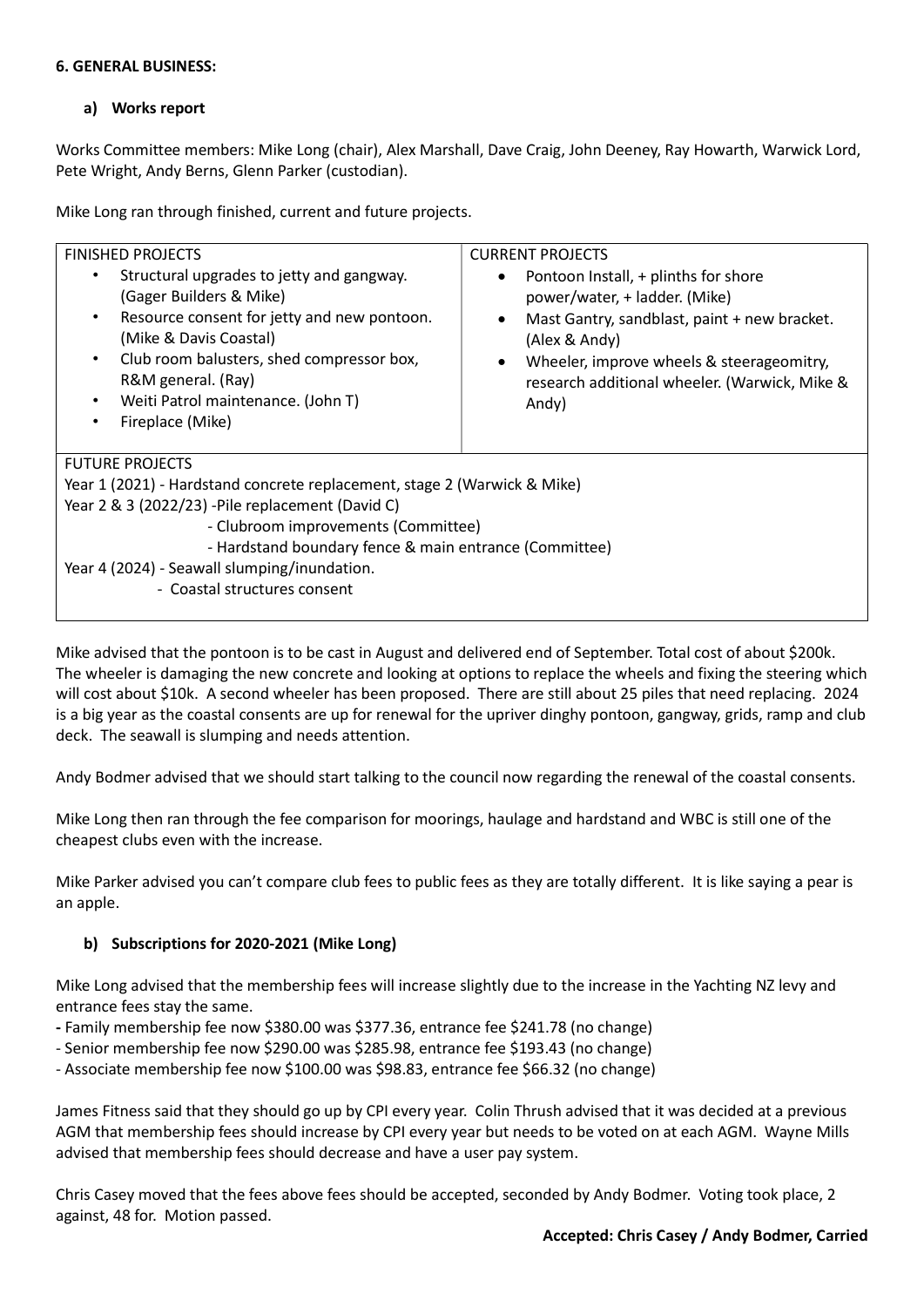# c) Motion #1

Submitted by Chris Casey - Could I move that the committee review the latest decision to increase both mooring and trailer park fees by 20%. The reason being that post COVID-19 and an uncertain economic climate has seen most sports clubs provide relief to members rather than increase the cost. Could the committee also consider that as a club we need to provide more flexible options to members such as moving to monthly payments for all fees to encourage new patrons.

The club does an excellent job with sponsorship but there are a variety of funding opportunities beyond what we are currently utilising from a variety of organisations such as The Lion Foundation, Trillion, Pelorus, Grassroots, NZCT, etc. and if the club is struggling financially then these are good options to explore.

Chris Casey introduced himself to the delegates and spoke about his motion.

It was decided that the new committee will review the fees.

# d) Sailing report (Kerry Davies)

Our racing over the past year has seen a good number of boats coming out on the water to race in most series. The end of the summer and beginning on the winter racing were of course affected by Covid-19 and this brought about the cancellation of our 3 last races of the Summer Season and the first race of the Winter Series. We also had to unfortunately cancel the Marauder Champs that were to happen in early April. But we do have this event scheduled again for next year which is great.

The Cruising Series saw increased numbers over the summer season with some races having 8-15 boats racing. The stand out for me was the Islington Bay race where a number of participants also did a group walk to the top of Rangitoto which I am sure was very much enjoyed by all, and a really nice way to get to know your fellow members in the club.

We also had the 2 extra combined cruising races to our usual cruising series - this is the 4th year that we have combined with Milford Cruising Club and Gulf Harbour Yacht Club in a friendly race at Mahurangi and get together on the beach afterwards. This year Milford Cruising Club ran the event, and it was again very successful with 16 boats participating. Anniversary Weekend seems to be a good weekend weather wise and we had another weekend of lovely weather. This event is again scheduled for next year. There was also the "Sandspit" race, run by Sandspit Yacht Club on the waters off Sandspit and Kawau Island, and this is also combined with GHYC, although our club only had a few entries this time around. We unfortunately have not put this event on our calendar next year as there was not a weekend available that suited our club in regards to the tides, while working in with the Americas Cup Events around that time of year and also the other club's calendars.

This year's Commodores race was again held as a stand-alone event with Sponsor Burnsco Marine Whangaparaoa. The Weekend started with the cruising race up to Mahurangi on the Friday night with 12 boats racing, and the main function was held on the Saturday at Sullivans Bay. Holding this event on a long weekend this year turned out to be really successful with good numbers attending. Although we cannot always make it work like this, it gave us experience in that this works well if we do get the opportunity to hold this event on a long weekend.

We are still seeing steady numbers participate in the Short-Handed Programme, with 6-7 boats racing in each of the Single Handed and the Male/Female Mini-Series. The Barfoot and Thompson 2 handed also went well with 15 boats entered in the series and 8-11 boats on the water in each race.

A lot of different ideas were thrown around for the Winter Series during the ever changing Covid situation with bubble races discussed and decided on, only to have to change it all again. We ended up with the Winter Series pretty much as per normal with a "No Extras" option which has been taken up by some racers, especially those who have fewer crew this year. The Series is well under way now with 23 boats entered, 15 of these being from the Weiti Boating Club!! This combined event with Gulf Harbour Yacht Club continues to be very successful with some good competition between the racers out there on the course.

The Ladies Race had a decent breeze on the day but this race has seen lower numbers in the last few years, with 5 boats entering this year, and with also losing one of our long term sponsors for this event we have decided to give the Ladies Race a rest for next year. It is a lot of organising and putting on food etc for small numbers and so we are uncertain of its future with so few showing interest in participating in it.

The Sailing Committee would like to thank all those who volunteered to help with the Club racing, either out on the water with race management or on land for the after functions, in running the bar and cooking on the BBQ. Their help is very much appreciated. We are always looking for more volunteers to help, especially with race management out on the start boat. So, for anyone who may be interested in helping out, we would be very happy to hear from you.